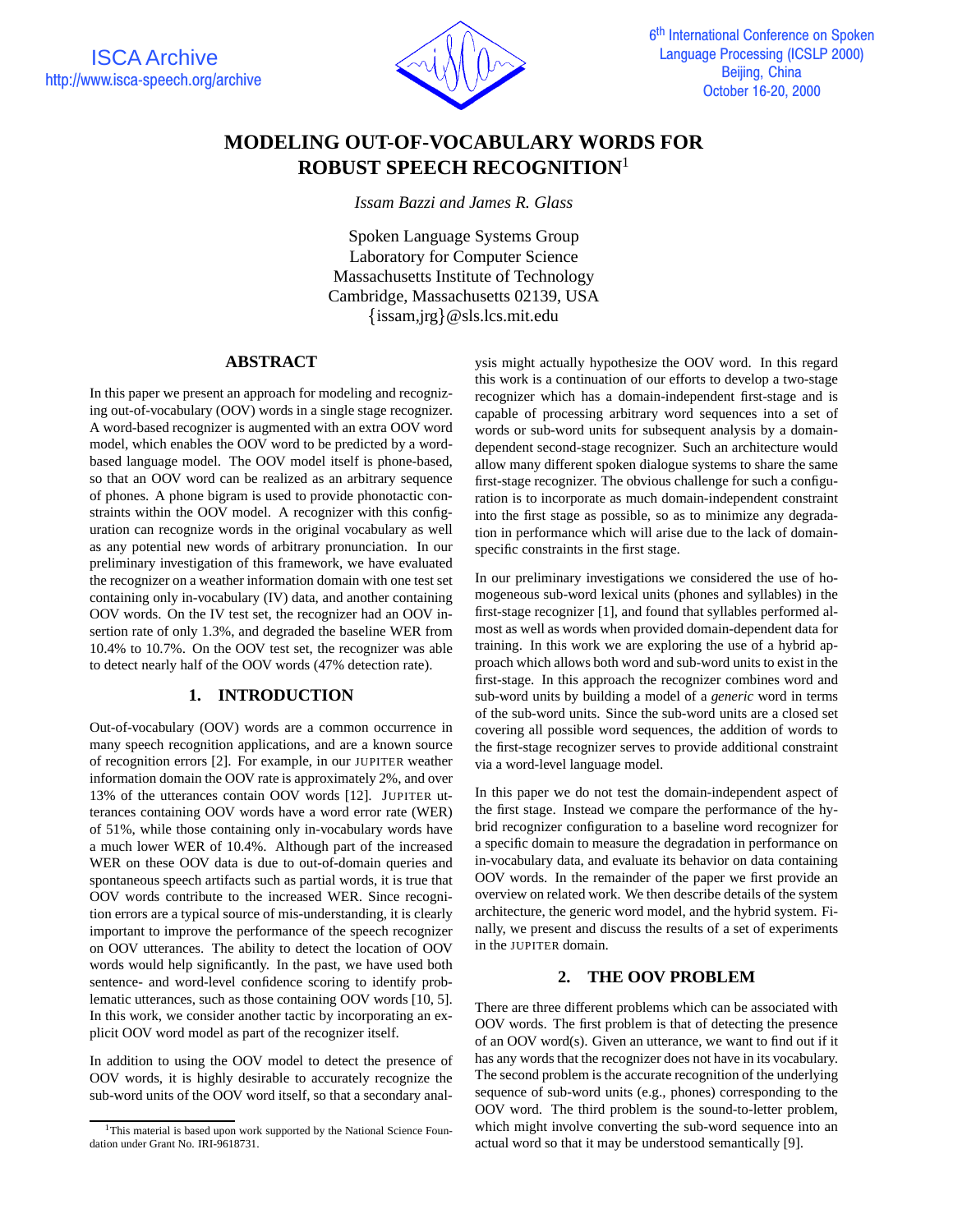Most of the work in the literature addresses the first problem, that is the detection of OOV words. The most common approach is to incorporate some form of filler or garbage model which is used to absorb OOV words and non-speech artifacts. This approach has been effectively used in key-word spotting for example, where the recognizer vocabulary primarily contains key-words, so that the filler models are used extensively [11, 8]. In these applications, non key-words absorbed by the filler model are of little subsequent interest. Our work differs from these applications in that we are very interested with accurately recovering the underlying sub-word sequence of an OOV word for the purpose of ultimately recognizing the word. Although in this paper we start with a simple phone-based model, and do not evaluate its accuracy, we are ultimately interested in increasing the complexity of the OOV model by incorporating additional sub-word structure, so that we can accurately recognize OOV words while not degrading the performance of the word-based recognizer.

# **3. MODELING OOV WORDS**

In this section, we give an overview of the baseline word recognizer, the generic model used for OOV words, and the hybrid recognizer that combines a word system with the generic model to allow for OOV words in a single-stage recognizer.

### **3.1. The Baseline Word Recognizer**

The word-based recognizer is based on the SUMMIT segmentbased speech recognition system [4]. Typical recognizer configurations deploy a bigram language model in a forward Viterbi search, while a trigram (or higher-order) language model is used in a backward  $A^*$  search. The SUMMIT system uses a weighted finite-state transducer (FST) representation of the search space in which recognition can be viewed as finding the best path(s) in the composition 

$$
S = P \circ L \circ G,\tag{1}
$$

where  $P$  represents the scored phonetic graph,  $L$  is the lexicon where  $\Gamma$  represents the scored phonetic graph,  $\Gamma$  is the lexicon mapping pronunciations to lexical units, and  $G$  is the language model. The basic topology of the recognizer, illustrated in Figure 1, implies that traversing the network requires going through one or more words in the vocabulary. This is represented with words  $w_1...w_n$  for the vocabulary and the loop back transition allowing for an arbitrary number of words.



**Figure 1:** Search network for the word recognizer.

# **3.2. The Generic Word Model**

Since an OOV word can consist of any sequence of phones (subject to language constraints), the generic word must allow for arbitrary phone sequences during recognition. One of the simplest word models is a phone recognizer; one whose vocabulary is made of the set of phones for the language. Since this unit inventory can cover all possible words, it can be used as the basis for the generic word. The phone inventory also has the advantage of being small in size.

In FST terms, a phone recognizer can be represented as:

$$
S = P \circ L_p \circ G_p \tag{2}
$$

where  $L_p$  and  $G_p$  are the phone lexicon and grammar, respectively. For our phone recognizer,  $L_p$  is a trivial FST and can tively. For our phone recognizer,  $L_p$  is a trivial FST and can<br>be discarded, since the phone units in P are already the basic units of the word lexicon. The phone grammar,  $G_p$ , can consist of a phone-level  $n$ -gram language model. Figure 2 shows the network corresponding to such a configuration. Similar to Figure 1, the search network allows for any sequence of phones Figure 1, the search hetwork allows for any sequence of phones<br>consisting of  $P_1...P_n$ . The generic word model based on a phone



**Figure 2:** A generic word model based on phones.

recognizer is constrained only by the phone grammar that biases different paths in the network. The phone level language model used here is trained on phone sequences from the training corpus where words are replaced with their phonetic pronunciation. One consequence of this approach is that certain bigram pairs could be cross-word pairs, that is the first phone is the end of one word and the second phone is the start of another. A variation on this approach would be to train the  $n$ -gram on sequences of phones of individual words, making the grammar more tuned to withinword phone sequences rather than cross-word sequences.

There are several ways to incorporate additional constraints or structure into the generic word model. One way is to use larger sub-word units such as syllables or morphs [3]. Syllables will increase the size of the generic word model because there are many more syllables than phones, but, as we observed previously [1], they provide more constraint for decoding OOV words provided all syllables in the language are included. Another way to incorporate more structure on the phone topology of the generic word is to impose a minimum duration requirement on the size of the word. For this paper however, we explore only the phone recognizer as the generic word model for OOV detection and recognition. In the following subsection we show how to integrate the generic word model with the baseline word recognizer to allow for OOV words during the search.

# **3.3. The Hybrid Configuration**

To create the hybrid recognizer we add to the baseline word recognizer's vocabulary an OOV word whose underlying model is the generic word model presented previously. Figure 3 shows how the word search space can be augmented with the generic word model. We simply allow the search to have a transition to enter into the generic word model  $W_{OOV}$ . As we exit  $W_{OOV}$ , we are allowed to either end the utterance or enter into any other word, including the OOV word. The transition into the generic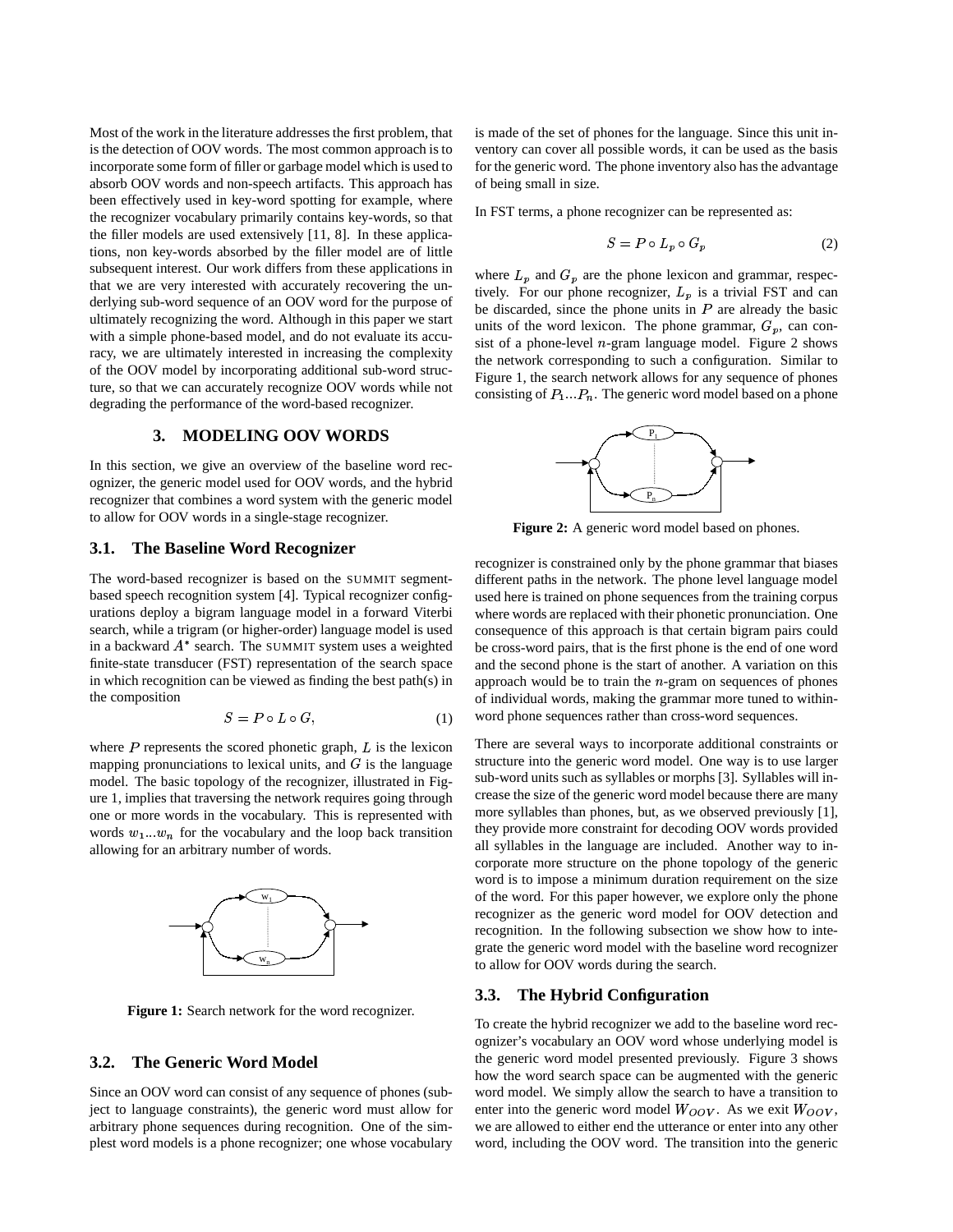

**Figure 3:** The hybrid recognition configuration.

word model can be controlled via an OOV penalty (or cost)  $C_{OOV}$ . This penalty is related to the probability of observing an OOV word and is used to balance the contribution of the OOV phone grammar to the overall score of the utterance. For our experiments we varied the value of  $C_{OOV}$  to quantify the behavior of the hybrid recognizer.

The language model of the hybrid recognizer remains wordbased, but must now include an OOV entry for unknown words. Since the OOV word is part of the vocabulary, the grammar will include  $n$ -grams with OOV words that will be used during the search just like transitions into any other word in the vocabulary.

As mentioned in Section 2, augmenting the word recognizer with the generic word model as shown in Figure 3 is somewhat similar to using filler (or garbage) models for word-spotting. However, there are two key distinctions which differentiate our approach from using filler models for word-spotting. First, the entire word vocabulary is used in the search, whereas the generic word is intended only to cover OOV words. In most word spotters however, that use a filler model, the effective vocabulary is much smaller, so that most input words are covered by the filler model. The second distinction is that accurate sub-word recognition is important for our OOV model since we intend to use its output for a second stage of processing to identify the OOV word. In contrast, word spotters typically make no use of the output of the filler models.

The hybrid recognizer can be represented with FSTs as follows:

$$
S_H = P \circ (L \cup (L_p \circ G_p \circ T_{OOV}))^* \circ G'
$$
 (3)

where  $S_H$  is the hybrid search space.  $T_{OOV}$  is the topology of the OOV word which for the phone recognizer is a single state FST with a self loop allowing for any arbitrary sequence state  $rs1$  with a sen loop anowing for any arounary sequence<br>of phones.  $G'$  is simply the same as  $G$  except for the extra unknown word in the vocabulary. That is when an unknown word  $\mu$  is encountered in the training of  $G'$ , the word is considered to be  $W_{OOV}$  and gets treated like any other word in the vocabulary, so the *n*-gram will have bigram pairs such as  $(W_m, W_{OOV})$  and  $(W_{OOV}, W_n)$  for some words  $W_m$  and  $W_n$ .

The search space  $S_H$  relies mainly on the union of the two search The search space  $SH$  renes manny on the union of the two search spaces. The union operation,  $\cup$ , provides the choice of going

| $C_{OOV}$           | OOV Detec-  | <b>IV</b> False |           |
|---------------------|-------------|-----------------|-----------|
|                     | tion $(\%)$ | Alarm $(\%)$    | WER $(%)$ |
| $\infty$ (Baseline) |             |                 | 10.4      |
|                     | 46.8        | . 3             | 10.7      |
|                     | 54 4        | 39              | 10.8      |

**Table 1:** Detection and false alarm for  $C_{OOV} = 0, -1$ .

through either the word network from the vocabulary or through the generic word network. The  $*$  operation is the closure operation on FSTs. This operation allows for switching between the two networks during the same search allowing for the transition into and out of the OOV network as many times as needed.

### **4. EXPERIMENTS AND RESULTS**

### **4.1. Experimental Setup**

All the experiments for this work are within the JUPITER weather information domain [12]. The baseline system used a similar configuration to that which has been reported previously [4]. A set of context-dependent diphone acoustic models were used, whose feature representation was based on the first 14 MFCCs averaged over 8 regions near hypothesized phonetic boundaries. Diphones were modeled using diagonal Gaussians with a maximum of 50 mixtures per model. The word lexicon consisted of a total of 2,009 words, many of which have multiple pronunciations. Bigram language models were used both at the word-level, as well as at the phone-level for the OOV model.

The training set used for these experiments consists of 88,755 utterances used to train both the acoustic and the language models. There were two test sets used to evaluate the recognizers. The first test set consisted of a set of 400 utterances containing only in-vocabulary (IV) words. The second test set consisted of 314 utterances which contained at least one OOV word (most of the OOV utterances had only one OOV word).

### **4.2. Results**

We ran a series of experiments on the two test sets described above. Our main goal was to demonstrate whether this approach can detect OOV words without significantly degrading the performance of the word recognizer on IV utterances. For this reason we measured word error rates (WERs) and OOV false detection (alarm) rates on the IV data, although these two measures are correlated. We also measured the OOV detection rate on the OOV test data to see how well we could detect OOV words.

Detection of an OOV word is assumed when the top hypothesis of the recognition chooses a path through the generic word model. Absence of an OOV word from the best hypothesis indicates that no OOV word was detected. There are other ways to define OOV detection by looking at the frequency of the OOV word in the  $N$ -Best as opposed to only the best hypothesis. We experimented only with the first approach.

For the series of experiments we present here, we varied the OOV penalty  $C_{OOV}$ . Table 1 shows the results for two values of  $C_{OOV}$  (0 and -1). The second column shows the OOV detection rate on the OOV test set, the third column shows the false